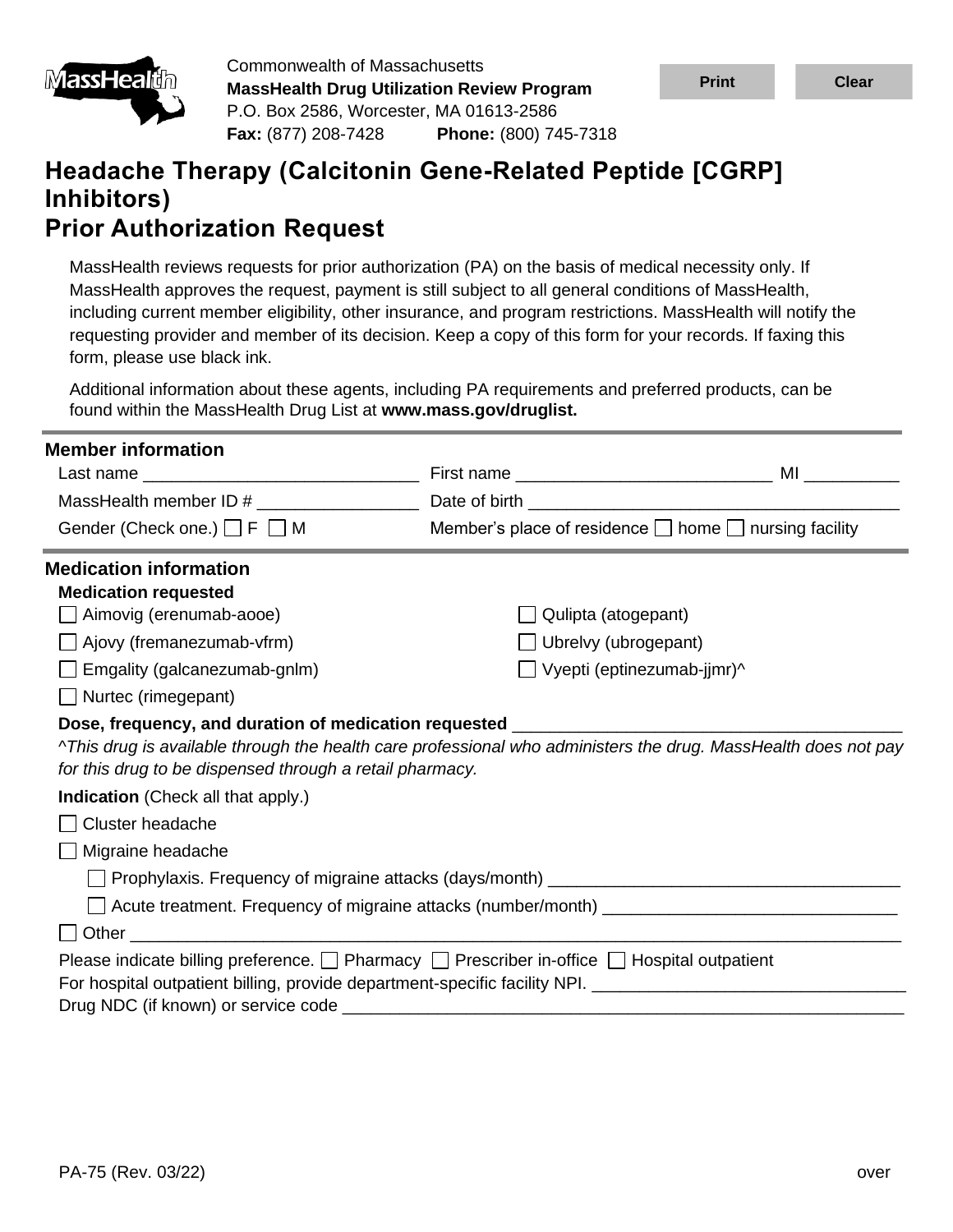|  | Section I. Please complete for Aimovig, Ajovy, Emgality, Nurtec, Qulipta, and Vyepti requests                                                                                                   |
|--|-------------------------------------------------------------------------------------------------------------------------------------------------------------------------------------------------|
|  | for migraine prophylaxis.                                                                                                                                                                       |
|  | 1. Has the member had a trial with a beta-blocker (atenolol, metoprolol, nadolol, propranolol, timolol)?                                                                                        |
|  | $\Box$ Yes. Please list the drug name, dates/duration of use, and outcomes below.*                                                                                                              |
|  |                                                                                                                                                                                                 |
|  | Did the member experience any of the following? $\Box$ Adverse reaction $\Box$ Inadequate response $\Box$ Other                                                                                 |
|  | Briefly describe details of adverse reaction, inadequate response, or other.                                                                                                                    |
|  |                                                                                                                                                                                                 |
|  | 2. For Aimovig, Ajovy, and Emgality requests, please document a trial of topiramate, a tricyclic antidepressant,                                                                                |
|  | valproic acid, or venlafaxine. For Nurtec, Qulipta, and Vyepti requests, please document a trial of Botox,                                                                                      |
|  | topiramate, a tricyclic antidepressant, valproic acid, or venlafaxine. Alternatively, provide clinical rationale for use                                                                        |
|  | of Aimovig, Ajovy, Emgality, Nurtec, Qulipta, or Vyepti instead of these agents.                                                                                                                |
|  | $\Box$ Yes. Please list the drug names, dates/duration of use, and outcomes below.*                                                                                                             |
|  |                                                                                                                                                                                                 |
|  | Did the member experience any of the following? $\Box$ Adverse reaction $\Box$ Inadequate response $\Box$ Other                                                                                 |
|  | Briefly describe details of adverse reaction, inadequate response, or other.                                                                                                                    |
|  |                                                                                                                                                                                                 |
|  | 3. For Nurtec, Qulipta, or Vyepti requests, please document a trial of Aimovig, Ajovy, or Emgality. Alternatively,                                                                              |
|  | provide clinical rationale for use of Nurtec, Qulipta, or Vyepti instead of these agents.                                                                                                       |
|  | $\Box$ Yes. Please list the drug names, dates/duration of use, and outcomes below.*                                                                                                             |
|  |                                                                                                                                                                                                 |
|  | Did the member experience any of the following? $\Box$ Adverse reaction $\Box$ Inadequate response $\Box$ Other<br>Briefly describe details of adverse reaction, inadequate response, or other. |
|  |                                                                                                                                                                                                 |
|  | Section II. Please complete for Nurtec and Ubrelvy requests for acute treatment of migraine.                                                                                                    |
|  | 1. Has the member had a trial with two triptans?                                                                                                                                                |
|  | $\Box$ Yes. Please list the drug names, dates/duration of use, and outcomes below.*                                                                                                             |
|  |                                                                                                                                                                                                 |
|  | Did the member experience any of the following? $\Box$ Adverse reaction $\Box$ Inadequate response $\Box$ Other                                                                                 |
|  | Briefly describe details of adverse reaction, inadequate response, or other.                                                                                                                    |
|  |                                                                                                                                                                                                 |
|  | Did the member experience any of the following? $\Box$ Adverse reaction $\Box$ Inadequate response $\Box$ Other                                                                                 |
|  | Briefly describe details of adverse reaction, inadequate response, or other.                                                                                                                    |
|  |                                                                                                                                                                                                 |
|  | 2. For requests for quantities above 15 units/month for Nurtec and 16 tablets/month for Ubrelvy, is the member                                                                                  |
|  | currently receiving prophylaxis?                                                                                                                                                                |
|  | $\Box$ Yes. Please specify.                                                                                                                                                                     |
|  |                                                                                                                                                                                                 |
|  |                                                                                                                                                                                                 |
|  | No. Please explain why prophylaxis is not appropriate for this member. ____________________________                                                                                             |
|  |                                                                                                                                                                                                 |

\**Attach a letter with additional information regarding medication trials as applicable.*